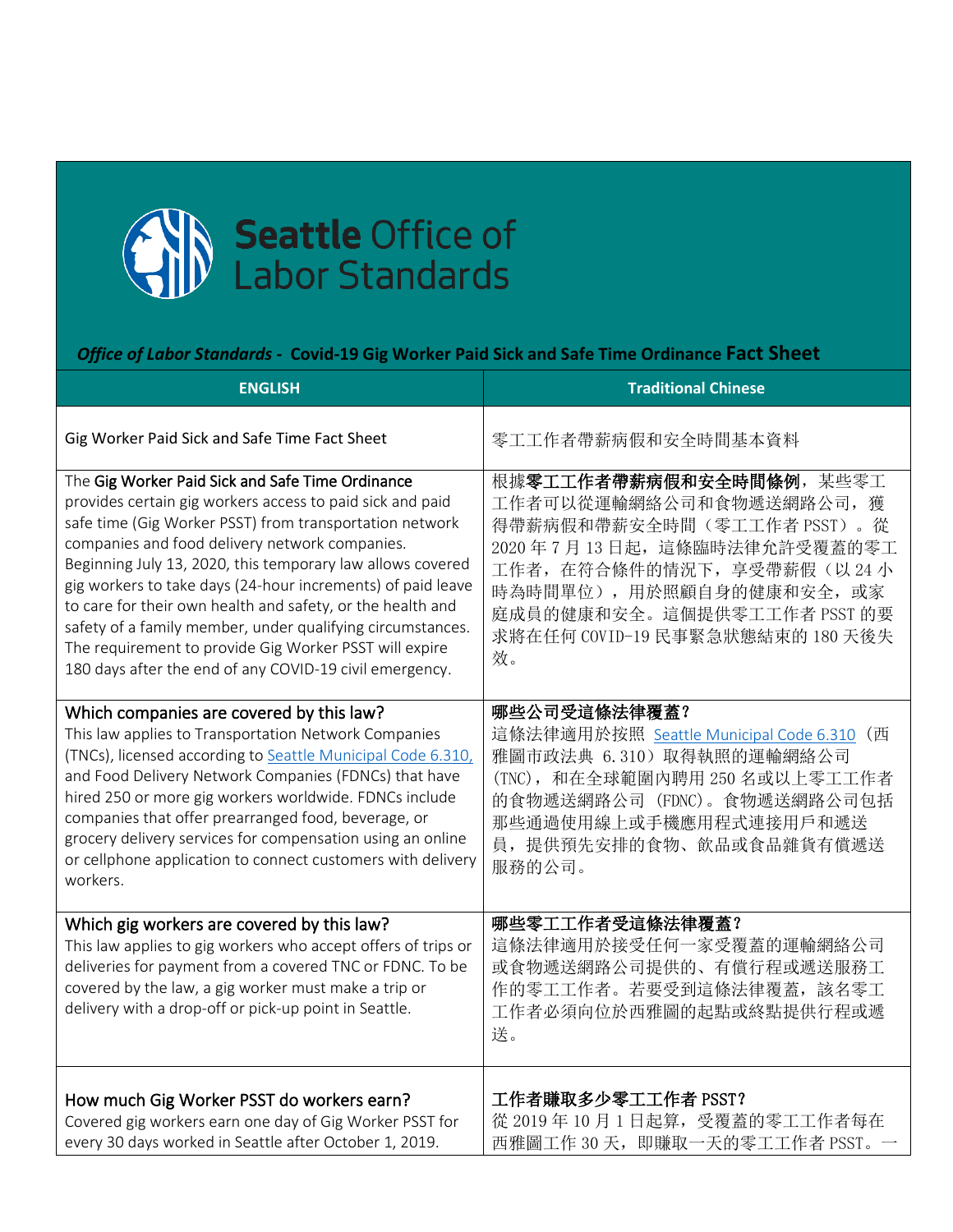| Each day with at least one pick-up or drop-off in Seattle<br>counts towards accrual.<br>Hiring entities also have the option to provide five days of<br>Gig Worker PSST, instead of calculating the standard<br>accrual, for the period between October 1, 2019 and July<br>13, 2020. Gig workers can consult their company's Gig<br>Worker PSST policy, or their monthly accrual notifications,<br>to find out which calculation applies to them.<br>Hiring entities must notify covered gig workers of their<br>accrued, reduced and available balance of Gig Worker PSST<br>at least once a month.                                                                                                                                                                                                                                                                                                                                                                                                                                                                                                | 天當中若有最少一個位於西雅圖的起點或終點,<br>即可<br>計算該天。<br>僱用單位亦可就 2019年10月1日至 2020年7月13<br>日這段時間, 提供 5 天的零工工作者 PSST, 以代替使<br>用標準算法累計。零工工作者可以參閲其公司的零工<br>工作者 PSST 政策, 或其每月累計通知, 以了解對其適<br>用的算法。<br>僱用單位必須至少每月一次, 通知受覆蓋的零工工作<br>者其零工工作者 PSST 所累計、減少和剩餘的時間。                                                                                                                                                                                                                                                              |
|------------------------------------------------------------------------------------------------------------------------------------------------------------------------------------------------------------------------------------------------------------------------------------------------------------------------------------------------------------------------------------------------------------------------------------------------------------------------------------------------------------------------------------------------------------------------------------------------------------------------------------------------------------------------------------------------------------------------------------------------------------------------------------------------------------------------------------------------------------------------------------------------------------------------------------------------------------------------------------------------------------------------------------------------------------------------------------------------------|-----------------------------------------------------------------------------------------------------------------------------------------------------------------------------------------------------------------------------------------------------------------------------------------------------------------------------------------------------------------------------------------------------------------------------------------------------------------------------------------------------|
| How much does a worker get paid for a day of Gig<br><b>Worker PSST?</b><br>Gig workers are paid for PSST based on their "average daily<br>compensation," calculated by the following steps:<br>Determine the gig worker's highest-earning<br>1.<br>calendar month since October 1, 2019, only looking at<br>days with work (at least one pick-up or drop-off) in Seattle.<br>Include all payments, bonuses, commissions, and tips.<br>Calculate the average earnings for days worked in<br>2.<br>Seattle in that highest-earning calendar month. Take the<br>total earnings and divide by the number of days.                                                                                                                                                                                                                                                                                                                                                                                                                                                                                        | 零工工作者的零工工作者 PSST 日薪是多少?<br>零工工作者的 PSST 薪酬根據其"平均每日報酬"而<br>定,用以下步驟計算:<br>判定該零工工作者從 2019年 10月1日起, 收<br>1.<br>入最高的日曆月,只算入在西雅圖工作(有最少一個<br>位於西雅圖的起點或終點)的日子。包括所有的付<br>薪、奬金、佣金和小費。<br>計算該收入最高的日曆月内,所有在西雅圖工<br>2.<br>作的日子的平均收入。用總收入除以天數。                                                                                                                                                                                                                                                                     |
| When can a gig worker use Gig Worker PSST?<br>A gig worker can start using Gig Worker PSST after they<br>have accrued their first day, if they have worked for the<br>hiring entity in Seattle within the previous 90 days. A gig<br>worker can use paid sick and safe time to care for<br>themselves or a family member under the following<br>circumstances:<br>For care related to mental or physical illness, injury<br>$\bullet$<br>or health condition, medical appointment, or<br>preventive medical care;<br>When the hiring entity has suspended or<br>discontinued operations by order of a public<br>official to limit exposure to an infectious agent,<br>biological toxin, or hazardous material;<br>When a gig worker's family member's school or<br>place of care has been closed;<br>When the hiring entity has reduced, suspended, or<br>otherwise discontinued operations for any health-<br>or safety-related reason; or<br>For reasons related to domestic violence, sexual<br>assault or stalking that affect the gig worker or the<br>gig worker's family or household member. | 零工工作者可以在什麽時候使用零工工作者 PSST?<br>零工工作者可以在累計入一天以後, 使用其零工工作<br>者 PSST, 前提是在使用以前的 90 天内, 有為該僱用單<br>位在西雅圖工作。零工工作者可在下列的情況, 使用<br>帶薪病假和安全時間, 以照顧自己或家庭成員:<br>與心理或生理疾病、受傷或健康狀況相關的護<br>$\bullet$<br>理, 醫療預約, 或預防性質的醫療護理;<br>其僱用單位被公職人員出於限制傳染源、生物<br>毒素或有害物質的暴露的目的,下令暫停或停<br>止運營;<br>其家庭成員的學校或照顧機構關閉;<br>其僱用單位就任何健康或安全相關的理由, 減<br>少、暫停或停止運營;或<br>因家庭暴力、性侵犯或纏擾相關的原因, 自<br>身、其家庭或同住成員受到影響。<br>如零工工作者要求多於三個連續日的零工工作者<br>PSST, 僱用單位可以要求獲得合理的信息, 用於核實<br>該名零工工作者是出於覆蓋範圍内的理由休假。僱用<br>單位不可詢問使用的性質, 只可詢問該理由是否是經<br>認可的理由。 |
| If a gig worker requests more than three consecutive days<br>of Gig Worker PSST, a hiring entity may request reasonable                                                                                                                                                                                                                                                                                                                                                                                                                                                                                                                                                                                                                                                                                                                                                                                                                                                                                                                                                                              |                                                                                                                                                                                                                                                                                                                                                                                                                                                                                                     |